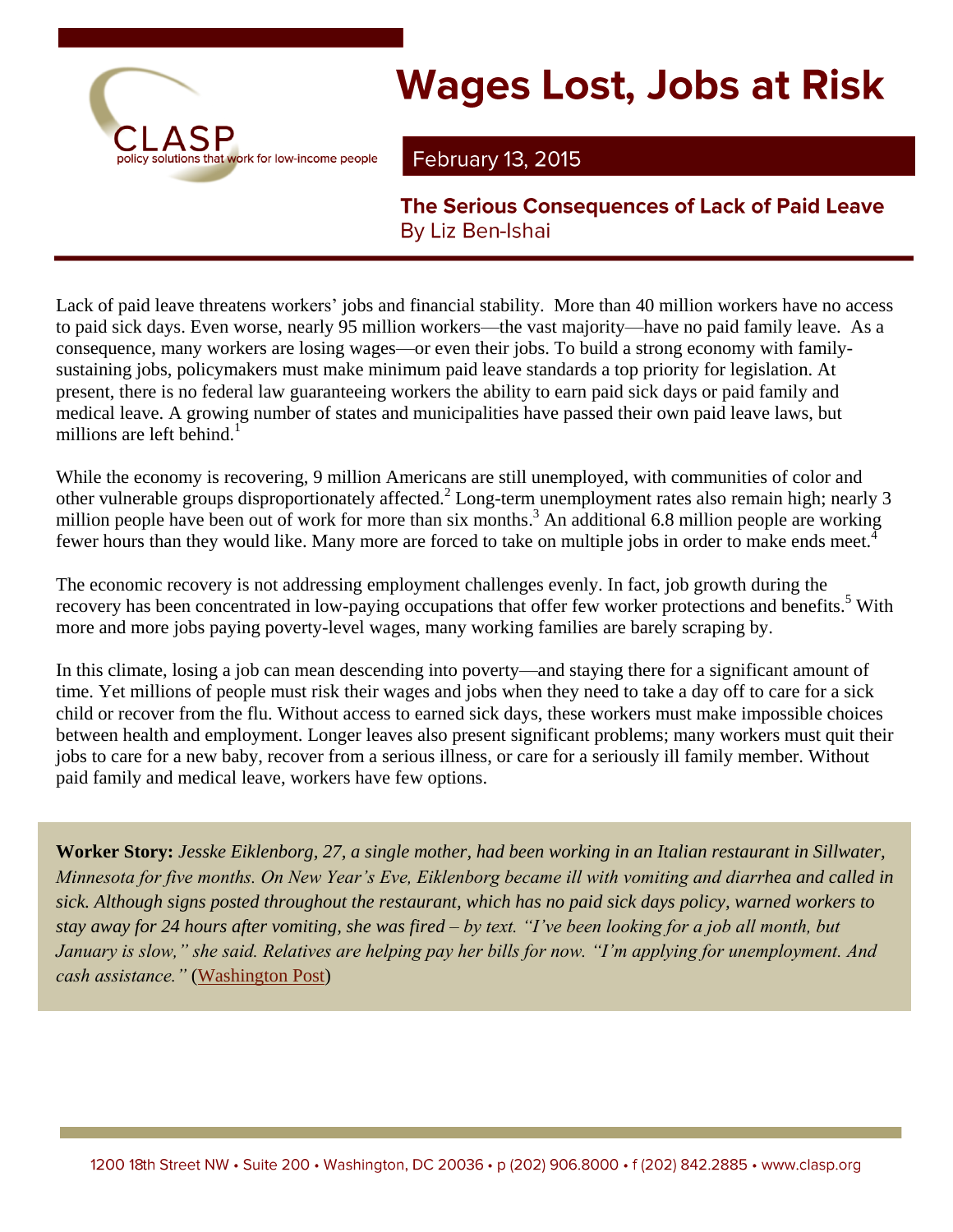

#### **February 5, 2015**

- **A majority of low-income mothers lose wages when they must care for a sick child**. Two-thirds of women with family incomes below 200 percent of the federal poverty level and three-quarters of women living below the poverty line do not get paid when they need to miss work to care for a sick child.<sup>6</sup>
- Parents worry about losing pay to care for a sick child. One-third of parents with young children are concerned about losing pay when they need to care for their sick children; nearly two-thirds said their children could not attend child care because of illness in the past year.<sup>7</sup>
- **For single parents, lost wages quickly wreak havoc.** Assuming she earns the average wage for workers without paid sick time, a single working parent of two children cannot miss more than three days of work in a month without falling below the federal poverty line.<sup>8</sup>
- **Many low-wage workers, especially mothers, lose their jobs due to lack of paid sick days.** One in seven low-wage workers reports losing a job in the past four years because they were sick or needed to care for a family member.<sup>9</sup> Almost one in five low-wage working mothers has lost a job due to sickness or caring for a family member.<sup>10</sup>
- **Income loss due to lack of paid leave often plays a role in medical bankruptcies.** In 2007, 38 percent of people who declared bankruptcy for medical reasons cited income loss due to illness as a contributing factor. Medical reasons are a factor in more than 60 percent of bankruptcies.<sup>11</sup>

**Worker Story:** *Wanda drives a school bus to support her family of four. A few years ago, her son and daughter both contracted the H1N1 virus. Because they're also both diabetic, Wanda was particularly concerned. Her son ended up in the hospital and Wanda lost a week of work. As soon as they got better, Wanda caught the virus. "I am the sole provider," says Wanda, "so losing that one week of income was horrible." She had to drive the bus sick, constantly wiping down the seats and taking other precautions. It took a long time to catch up on bills.* [\(Family Values @ Work\)](http://familyvaluesatwork.org/wp-content/uploads/2014/05/FVAW-2014-0005_FINAL_4web_spreads.pdf)

# Without paid leave, caring for a loved one can cause financial hardship

- **Women with less education often quit their jobs, lacking alternative leave arrangements**. According to one study, half of women with less than high school education quit their jobs in order to take leave after the birth of a first child; more than 10 percent were let go from their jobs. By contrast, just 13 percent of women with a college degree quit their jobs to take leave, and only 3 percent were let go.<sup>12</sup>
- Many low-wage workers lose all income while on family or medical leave. According to the 2012 FMLA survey, more than half (54 percent) of workers earning less than the median family income (in this survey, \$62,500/yr) reported losing all income while on leave. Eighteen percent of those above the median family income lost all income while on leave.<sup>13</sup>
- **When mothers must change jobs after giving birth, their wages often drop.** One study found that 30.6 percent of mothers who had to find new jobs after a birth experienced a drop in wages.<sup>14</sup>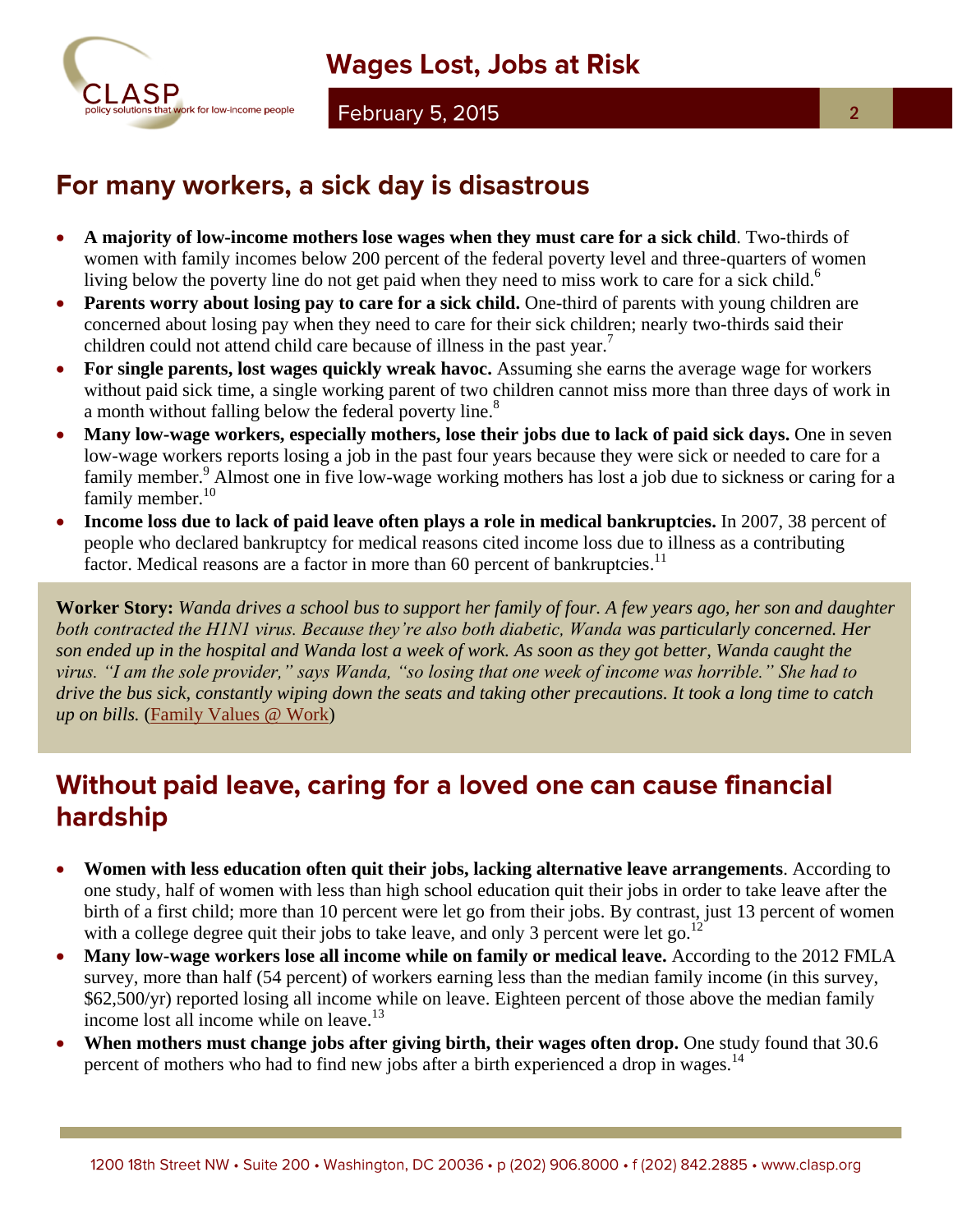

# Paid leave makes a difference for family economic security

- **When workers have paid sick days, they are better able to keep their jobs.** The probability of a worker with paid sick days hanging on to their jobs for five months is nearly 8 percent higher than that of a worker without sick leave.<sup>15</sup>
- **Paid maternity leave boosts job retention and wage levels.** Mothers who have access to paid maternity leave are more likely to return to their previous employer, and 97.6 percent of those who return do so at the same wage rate or higher. $16$
- **California's Paid Family Leave Insurance Program is helping mothers work more and make more**. The state's decade old program has led to increased weekly work hours and wages for mothers.<sup>17</sup>

# **By the Numbers: Access to Paid Leave**

#### **No Leave**

 Almost half of all workers in the lowest 25 percent of wage earners have no paid time off at all—no sick days, no family leave, no personal days, no vacation.<sup>18</sup>

#### Paid Sick Days<sup>19</sup>

- Among workers age 18 and older, 39 percent lack access to paid sick days.
- Hispanic men (53 percent) and women (49 percent) are more likely than White men (37 percent) and women (35 percent) to lack access to paid sick days.
- Part-time workers have very limited access to paid sick days. Nearly 80 percent of those working fewer than 20 hours per week and more than 70 percent of those working 20 to 34 hours per week lack access to paid sick days.
- Nearly 80 percent of workers earning less than \$15,000 per year lack access to sick days, compared to about 10 percent of workers earning more than \$65,000 per year.
- Among fast-growing occupations, such as food preparation and service and personal care and service, nearly 70 percent of workers lack access to sick days.

#### **Paid Family Leave**

 Few workers have designated paid family leave, but low-wage workers fare particularly badly. While 87 percent of all workers lack access to paid family leave, as many as 95 percent of low-wage workers (those in the lowest 25 percent of wage earners) have no paid family leave. Similarly, 95 percent of part-time workers have no paid family leave.<sup>20</sup>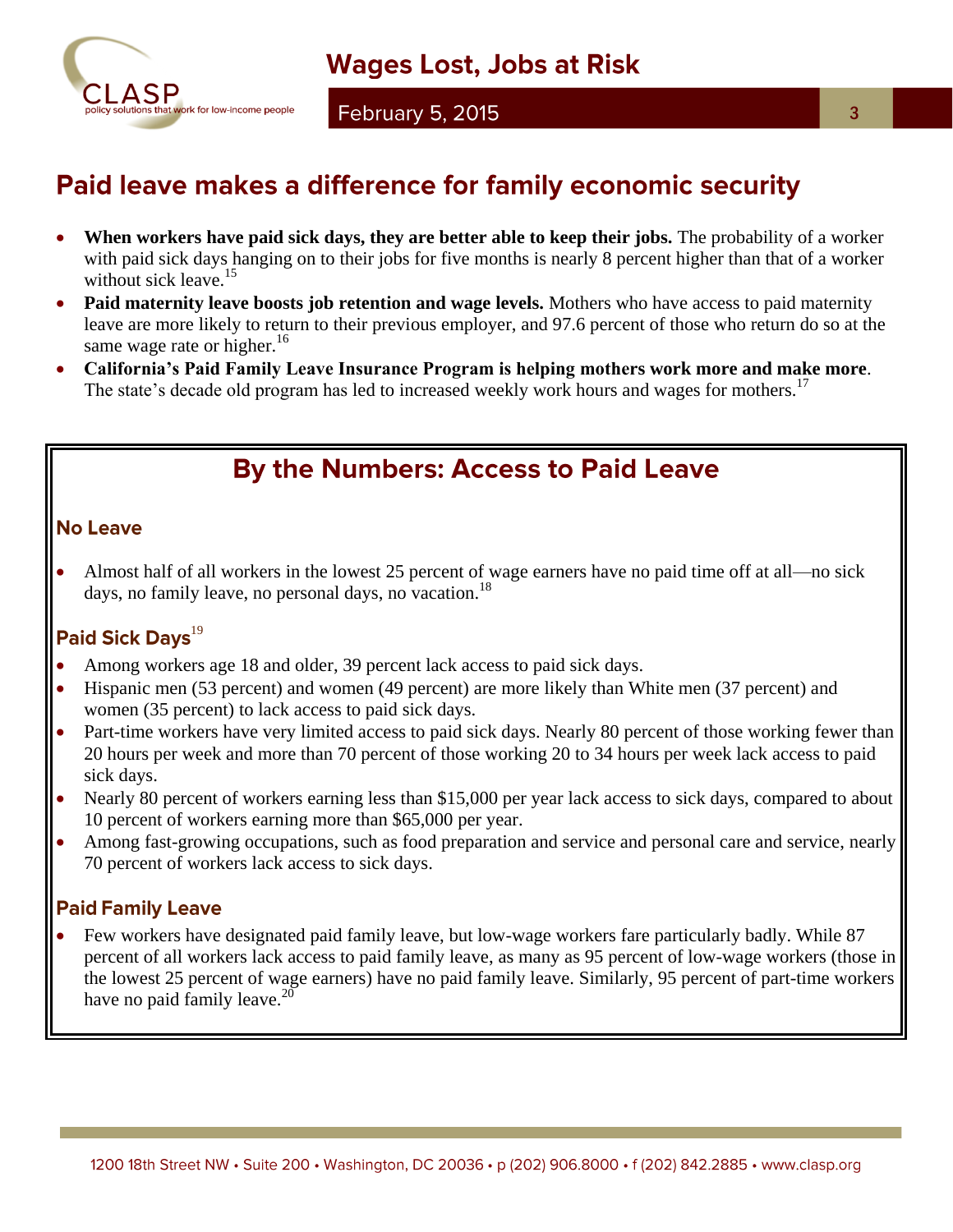

## **Wages Lost, Jobs at Risk**

**February 5, 2015** 

**Worker Story:** *Leticia, a fast food worker and mother of two children, was forced to miss three days of work when her daughter was hospitalized for nearly a week. Her employer was angry, despite the fact that her time away from work was unpaid. She says, "I was worried that when it came time to pay the rent, I would be unable to afford rent [and other expenses]," Leticia's employer also frequently demands a doctor's note when a worker must stay home from work to recover from illness. Without health insurance, workers must pay up to \$100 for a doctor's visit, "an expense we can't afford." Leticia simply wants to be able to care for her children when they are sick "without having to worry [about having] enough money to pay for utilities, rent and electricity." [\(New Jersey Time to Care Coalition\)](http://www.njtimetocare.com/earned-sick-days-stories)*

## **Public Policies to Make a Difference Proposed Federal Paid Leave Legislation**

Currently, there is no federal law that guarantees workers access to paid leave. States and localities are leading the way: three states have paid family leave insurance programs and 20 jurisdictions have passed paid sick days laws. Yet far too many workers are excluded. If passed, two pieces of federal legislation would extend paid sick days and paid family and medical leave to millions more workers.

#### **The Healthy Families Act [\(H.R.932](https://www.congress.gov/bill/114th-congress/house-bill/932?q=%7B%22search%22%3A%5B%22sick+days%22%5D%7D)[/S.497](https://www.congress.gov/bill/114th-congress/senate-bill/497?q=%7B%22search%22%3A%5B%22sick+days%22%5D%7D)**)

The Healthy Families Act would create a national paid sick days standard. The law would allow employees of firms with more than 15 staff to accrue up to 7 paid sick days per year to address their own medical needs, care for an ill family member, or address issues related to domestic violence, sexual assault, or stalking. Workers in firms with less than 15 employees would accrue up to 15 job-protected, unpaid sick days to be used for the same purposes.

#### **Family and Medical Insurance Leave (FAMILY) Act**

**[\(H.R.3712](http://beta.congress.gov/113/bills/hr3712/BILLS-113hr3712ih.pdf)[/S.1810,](http://beta.congress.gov/113/bills/s1810/BILLS-113s1810is.pdf)** Bill to be re-introduced in 2015**)**

The FAMILY Act would provide up to 12 weeks of paid leave per year for employees to use to care for their own health problems, for a seriously ill family member, or for a child who is newly born or adopted. The program would be funded by modest employee and employer payroll contributions administered through an independent trust within the Social Security Administration. Workers would be eligible to collect benefits equal to 66 percent of their monthly wages, capped at a maximum amount.

4